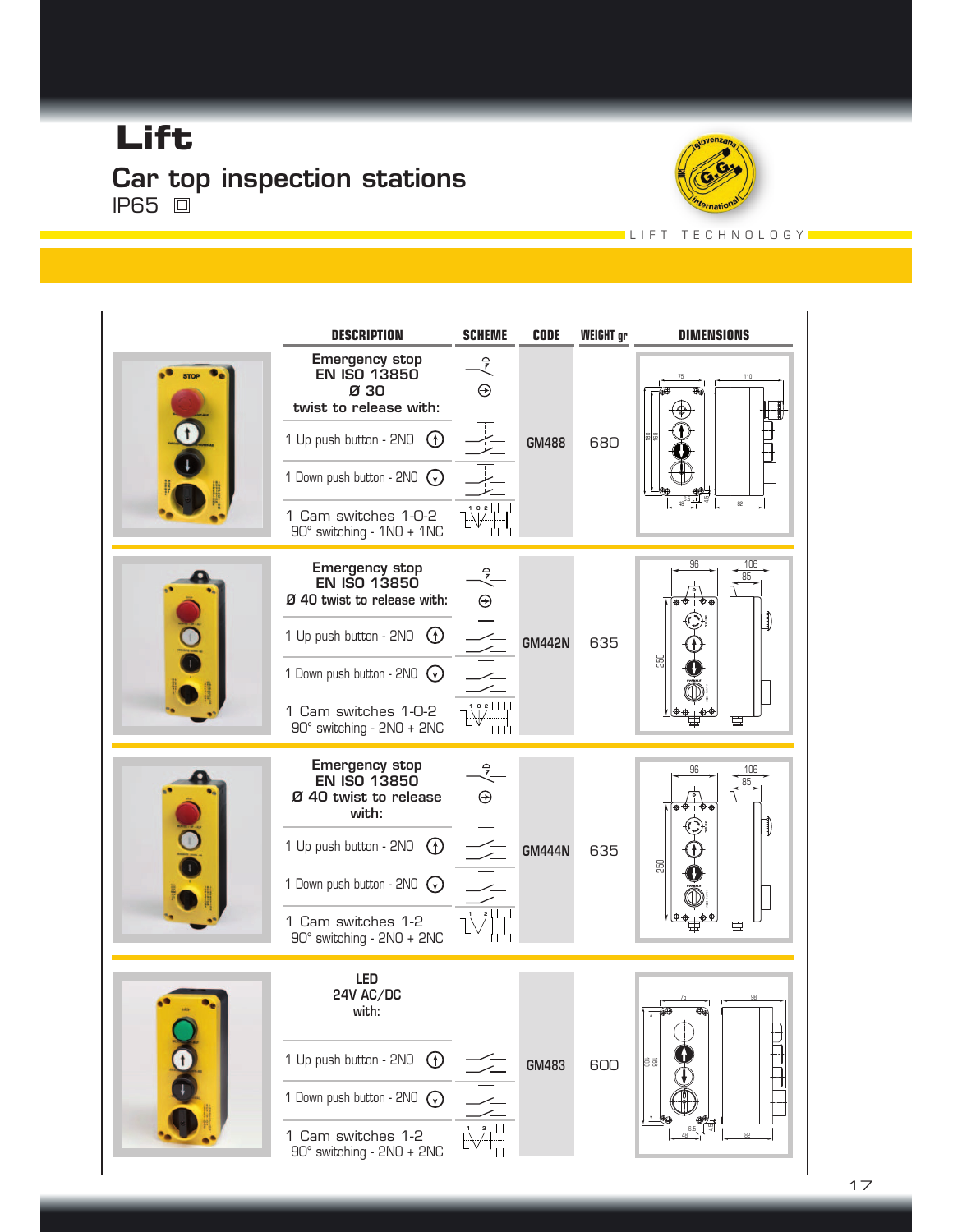## Car top inspection stations **IP54** 回 **Lift**

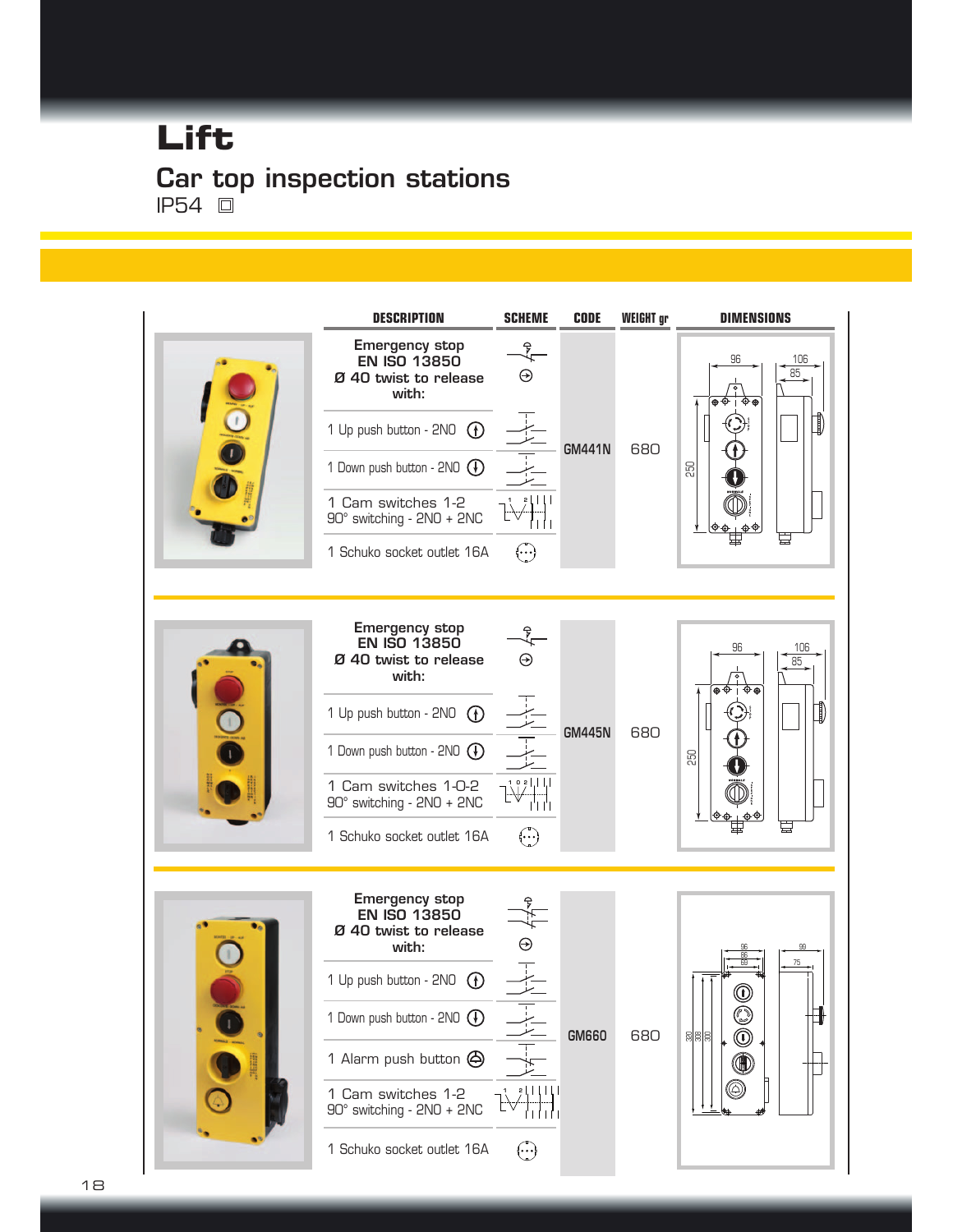#### **Lift** Car top inspection stations **IP54** 回



L I F T T E C H N O L O G Y L



19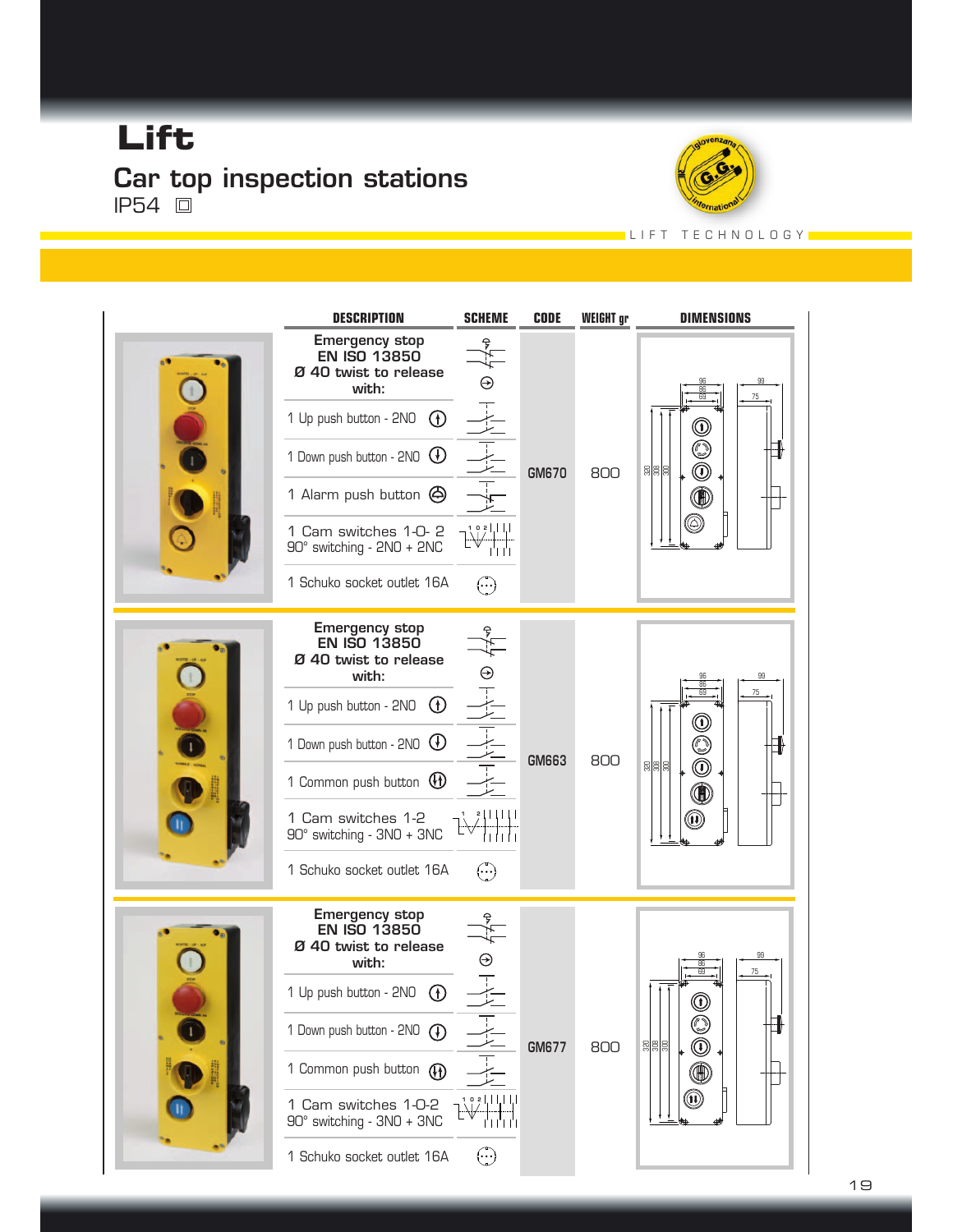## Car top inspection stations **IP54** 回 **Lift**



1) The protection degree IP 54 is subordinated to the sockets mounted and/or IP superior degree.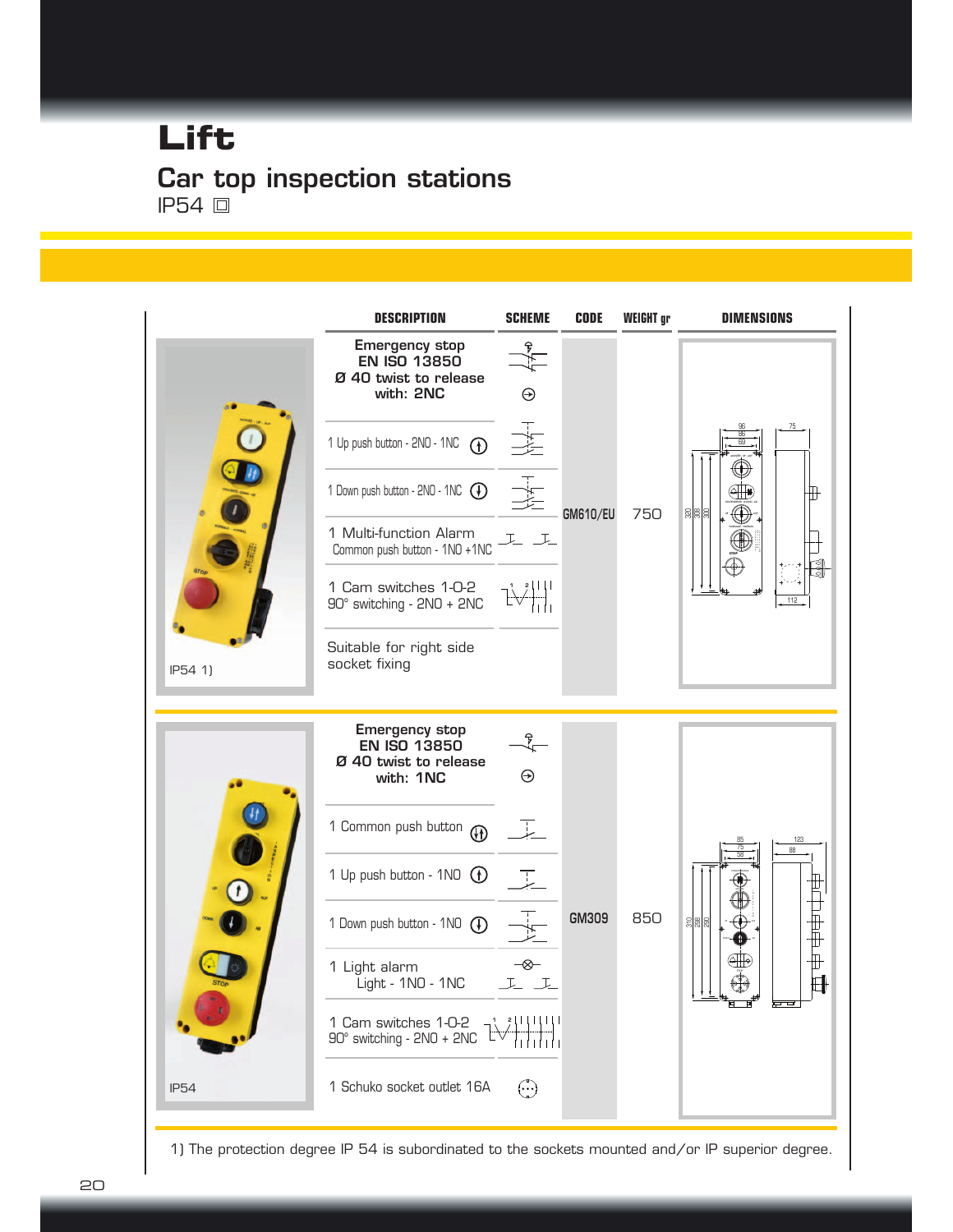#### **Lift** Car top inspection stations IP54



L I F T T E C H N O L O G Y L

|              | <b>DESCRIPTION</b>                                                                 | <b>SCHEME</b>                                                                      | <b>CODE</b>        | <b>WEIGHT</b> gr |               | <b>DIMENSIONS</b> |                  |  |
|--------------|------------------------------------------------------------------------------------|------------------------------------------------------------------------------------|--------------------|------------------|---------------|-------------------|------------------|--|
|              | <b>Emergency stop</b><br><b>EN ISO 13850</b><br>Ø 40 twist to release<br>with: 2NC | $\Theta$                                                                           |                    |                  |               |                   |                  |  |
|              | 1 Up push button - 2NO - 1NC $\odot$                                               |                                                                                    |                    |                  |               | ±                 | 品<br>읾           |  |
|              | 1 Down push button - $2NO - 1NC$ $\bigoplus$                                       | $\frac{1}{\sqrt{2}}\frac{1}{\sqrt{2}}$                                             |                    |                  | 140           |                   |                  |  |
|              | 1 Alarm push button - 1NO $\Theta$ $\Gamma$                                        |                                                                                    | GM412<br>950       |                  |               | $\Xi$             |                  |  |
|              | 1 Common push button - 2NO (D)                                                     |                                                                                    |                    |                  |               |                   |                  |  |
|              | 1 Cam switches $1-2$<br>90° switching - 3NO + 3NC                                  |                                                                                    |                    |                  |               |                   |                  |  |
|              | 1 Schuko socket outlet $16A$ $\cdots$                                              |                                                                                    |                    |                  |               |                   |                  |  |
|              |                                                                                    |                                                                                    | <b>DESCRIPTION</b> |                  | <b>SCHEME</b> | <b>CODE</b>       | <b>WEIGHT</b> gr |  |
|              |                                                                                    | <b>Emergency stop</b><br><b>EN ISO 13850</b><br>Ø 30 twist to release<br>with: 2NC |                    |                  | $^{\circ}$    |                   |                  |  |
|              |                                                                                    | 1 Up push button - 2NO - 1NC $\odot$                                               |                    |                  |               |                   |                  |  |
|              |                                                                                    |                                                                                    |                    |                  |               |                   |                  |  |
|              |                                                                                    | 1 Down push button - 2NO - 1NC (                                                   |                    |                  |               |                   |                  |  |
|              |                                                                                    | 1 Alarm push button - $1NO$ $\bigoplus$                                            |                    |                  |               | GM822             | 1000             |  |
| $\mathbb{E}$ | 유                                                                                  | 1 Common push button - 2NO (D)                                                     |                    |                  |               |                   |                  |  |
| 230          |                                                                                    | 1 White LED light                                                                  |                    |                  | AC/DC 12V     |                   |                  |  |
| 囮            | 읺<br>$\overline{55}$                                                               | 1 Cam switches 1-2<br>90° switching - 3NO + 3NC                                    |                    |                  | 311111        |                   |                  |  |